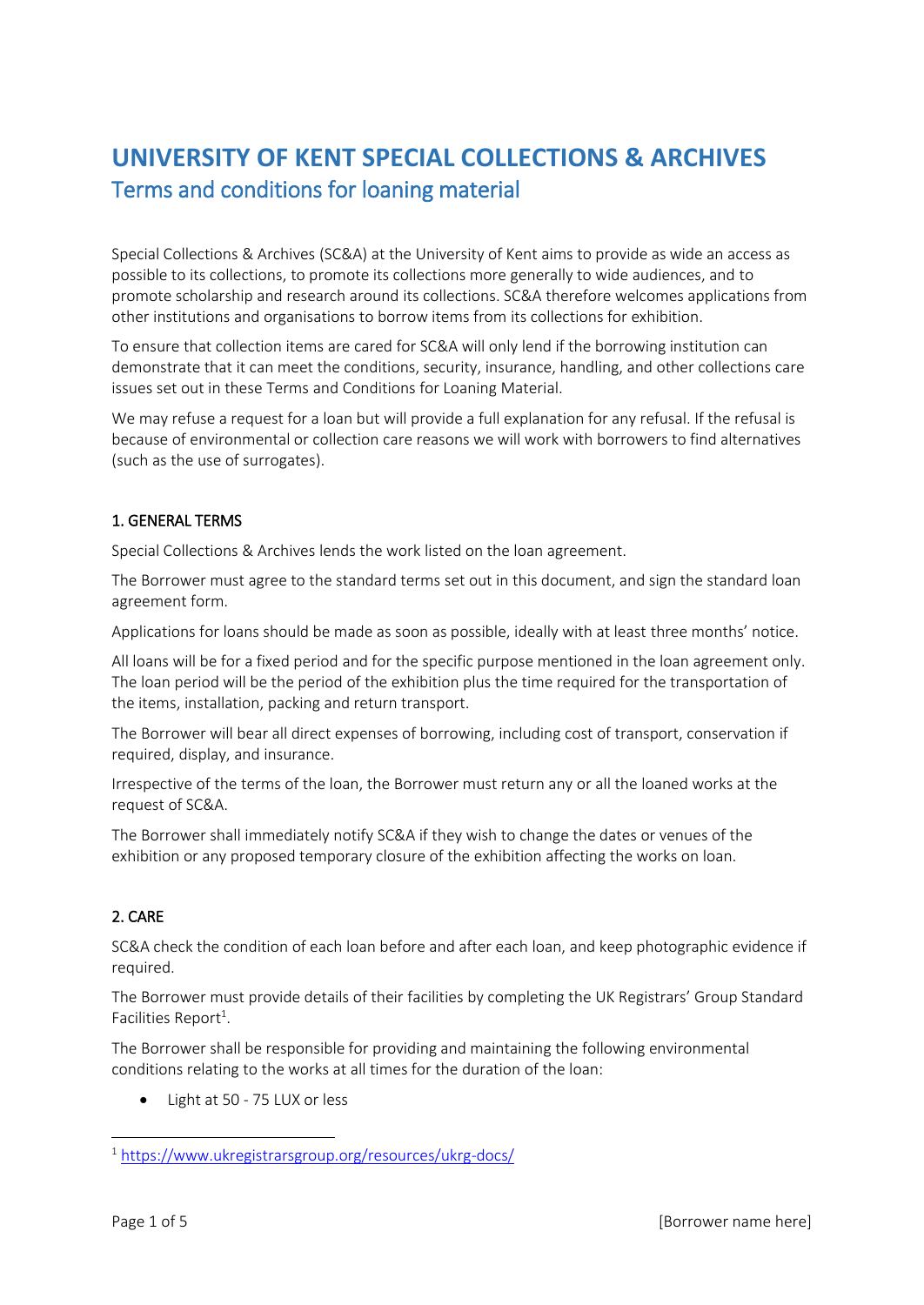- Temperature at a fixed point between 18-22°C
- Relative humidity at a fixed point between 40-65%

If SC&A determine that any conservation work is required on an item prior to loan the Borrower will bear the costs of any conservation and repair work.

No marks in pencil, ink or other material may be made on any item. No adhesives can be applied to the items. All materials used which come into contact with items loaned must be pH neutral.

Items are loaned for public exhibition only and must not be made available for other study or other purposes outside their display cases or frames.

Once items have been placed in a display case or frame they must not be disturbed until the exhibition is being taken down, except in case of emergency.

No conservation measures of any kind should be carried out without the permissions of SC&A.

There should be no smoking, eating or drinking can be allowed in the exhibition area.

### *Artworks and items which can be framed*

The Borrower agrees that it will not, without the prior written permission of SC&A, reframe or replace any framing of the works (where supplied framed). Where works are loaned unframed the Borrower undertakes to frame the works in dust-excluding frames with acid-free mounts and perspex, and to label the back of the frame with details of the work. The Borrower agrees not to label, remove or obstruct any identifying marks on the artwork. Framers must be instructed not to use any adhesives when mounting the artwork. Any damage caused by transport or framing will have to be repaired at Borrower's cost.

Frames are to be hung using mirror plates and security screws.

### *Unframed items*

All items loaned (such as manuscripts, objects) that are not framed must be displayed in locked display cases that comply with PD5454 Guide to the Storage and Exhibition of Archival Materials.

### 3. PACKING AND TRANSPORTATION

SC&A will pack all items for transport to and from the exhibition. The packaging must be stored safely by the Borrower and used for the return of the items to SC&A.

The Borrower is responsible for organising transportation of the loaned items to and from the borrowing institution. The works must either be collected by the Borrower, transported by SC&A staff (with these costs met by the Borrower), or collected by a courier service who are experienced art handlers or have experience handling material for exhibition.

In the case of exhibitions overseas, the Borrower or their representative must meet and escort all shipments and couriers on arrival, at departure and during any transfer, arrange customs clearance, and must appoint an agent in this country as soon as possible.

Whilst recognising that Customs and Security procedures at points of entry and departure must be followed, the courier will make every effort to avoid the works being unpacked during the journey. If the package must be opened, the Borrower or their representative agent should ensure that the opening is performed in a non-public area.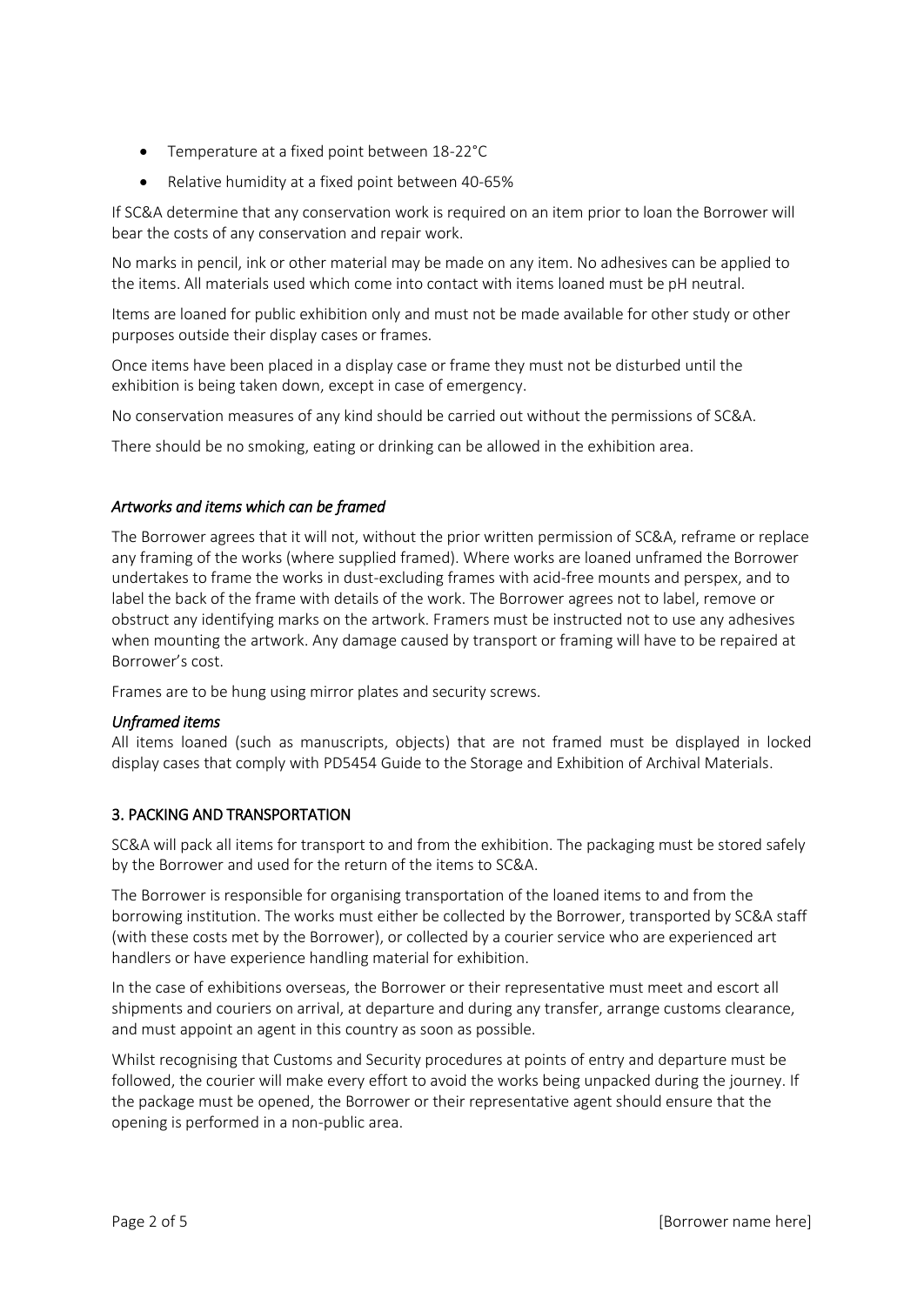#### 4. INSURANCE

The Borrowing institution confirms that they will comprehensively insure or hold appropriate indemnities for the materials denoted in this agreement, sum assured as recommended by SC&A, for the full term of the loan including dates of collection and return to the University of Kent. Out of preference Special Collections & Archives, University of Kent should be endorsed as an interested party, but if this is not feasible, then the Borrower's records should indicate that the University is the owner or normal repository of the materials on loan and must be advised immediately if any materials are lost, damaged or stolen.

#### 5. DISPLAY

The Borrower shall ensure that the works are displayed in the exhibition with the acknowledgement agreed in the loan agreement (which is dependent on the collection the works are from). This acknowledgement extends to the use of the items in any publication or media coverage arising from the loan (see also point 6 regarding copyright permission).

#### 6. REPRODUCTION

Permission is granted for the works to be photographed under supervision for publicity purposes only.

Permission to reproduce any loaned items in publication or broadcast (including in any catalogue, web pages, press or on television) must be sought from the copyright holder (which SC&A can provide contacts for) prior to publication or transmission.

### 7. RESPONSIBILITIES

SC&A is responsible for determining the viability of the loan request based on the conditions on which the item(s) has been deposited with SC&A, and also the condition of the item(s) requested.

SC&A is responsible for determining the insurance value of the items

The Borrower is responsible for insuring all the items against all risks, nail-to-nail, and will be required to provide proof of cover prior to transport of the item(s).

The Borrower is responsible for costs arising from the loan including transport costs, conservation if required, and display preparations.

SC&A is responsible for the items on loan until the works have been collected by the Borrower or courier, or until any items transported by SC&A staff are handed to the Borrower.

The Borrower shall be responsible for the safe handling, storage and exhibition of the works from the time they leave SC&A until they are returned to SC&A.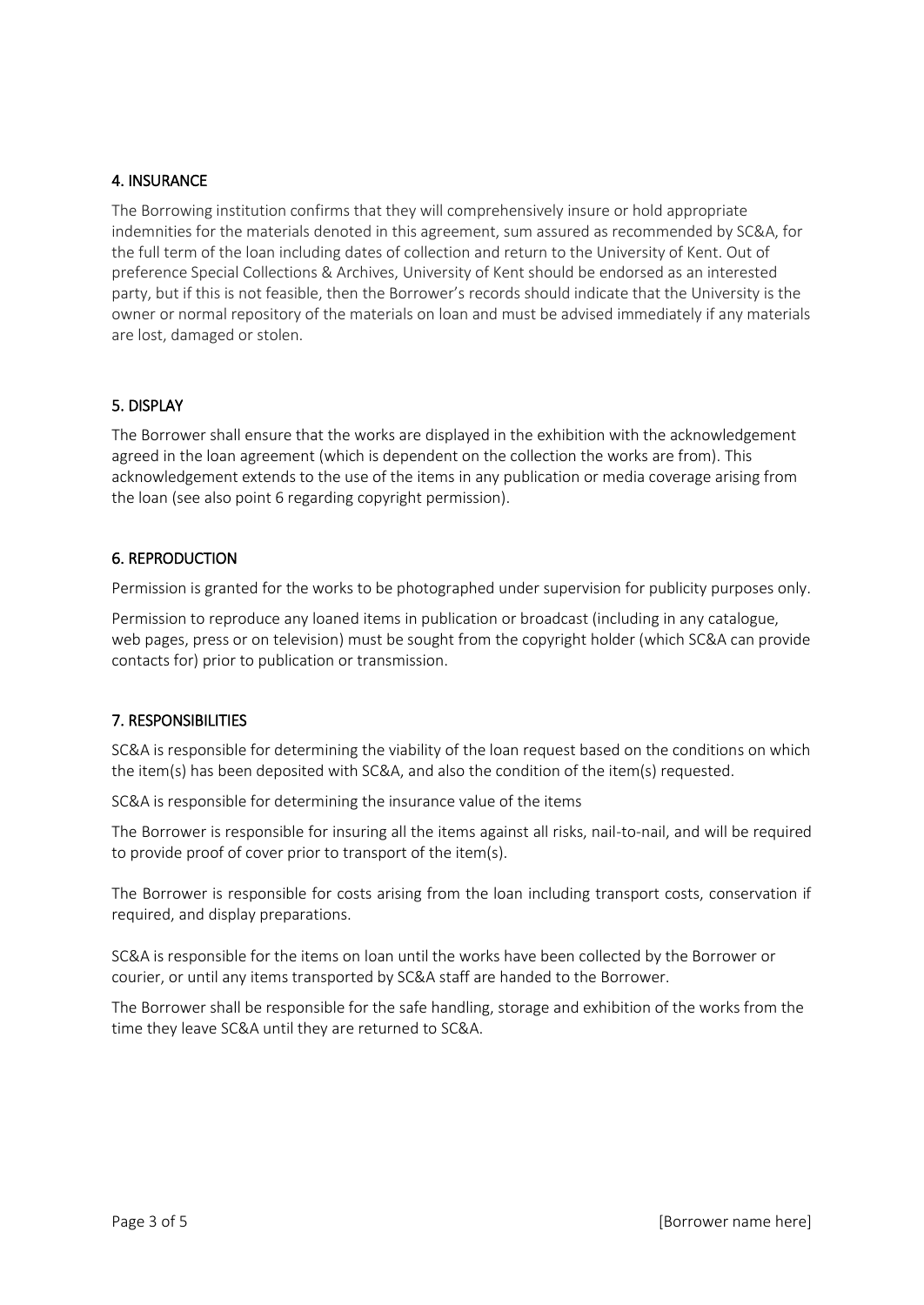# **UNIVERSITY OF KENT SPECIAL COLLECTIONS & ARCHIVES** Loan agreement

This agreement is not complete without the 'Terms and Conditions for loaning material' document.

| <b>LOANS OUT</b>                                                      |                                                                                                                                                                                                                                                          |           |
|-----------------------------------------------------------------------|----------------------------------------------------------------------------------------------------------------------------------------------------------------------------------------------------------------------------------------------------------|-----------|
| <b>Borrowing institution</b>                                          |                                                                                                                                                                                                                                                          |           |
| <b>Address</b>                                                        |                                                                                                                                                                                                                                                          |           |
|                                                                       |                                                                                                                                                                                                                                                          |           |
| Named contact                                                         |                                                                                                                                                                                                                                                          |           |
| Contact details                                                       |                                                                                                                                                                                                                                                          |           |
| Loan venue                                                            |                                                                                                                                                                                                                                                          |           |
| Purpose of loan                                                       |                                                                                                                                                                                                                                                          |           |
| Loan period                                                           | Start date:                                                                                                                                                                                                                                              | End date: |
| Has a UKRG standard<br>facilities report (or                          |                                                                                                                                                                                                                                                          |           |
| equivalent) been<br>received?                                         |                                                                                                                                                                                                                                                          |           |
| Items loaned (this may be<br>listed as an appendix)                   |                                                                                                                                                                                                                                                          |           |
| Total insurance value                                                 |                                                                                                                                                                                                                                                          |           |
| Transportation<br>arrangements                                        |                                                                                                                                                                                                                                                          |           |
| Credit line for use in<br>exhibition and other<br>promotional outputs |                                                                                                                                                                                                                                                          |           |
| Agreement                                                             | This loan agreement is made and entered into on the attached 'Terms<br>and Conditions for loaning material'.<br>Special Collections & Archives (SC&) hereby agrees to lend the item(s) to<br>the named Borrower for the period stated in this agreement. |           |
|                                                                       |                                                                                                                                                                                                                                                          |           |
|                                                                       | The Borrower has read the 'Terms and Conditions for loaning material'<br>attached to this Agreement and agrees to be bound by them. SC&A<br>agrees to honour these conditions.                                                                           |           |
| SC&A representative                                                   |                                                                                                                                                                                                                                                          | Position  |